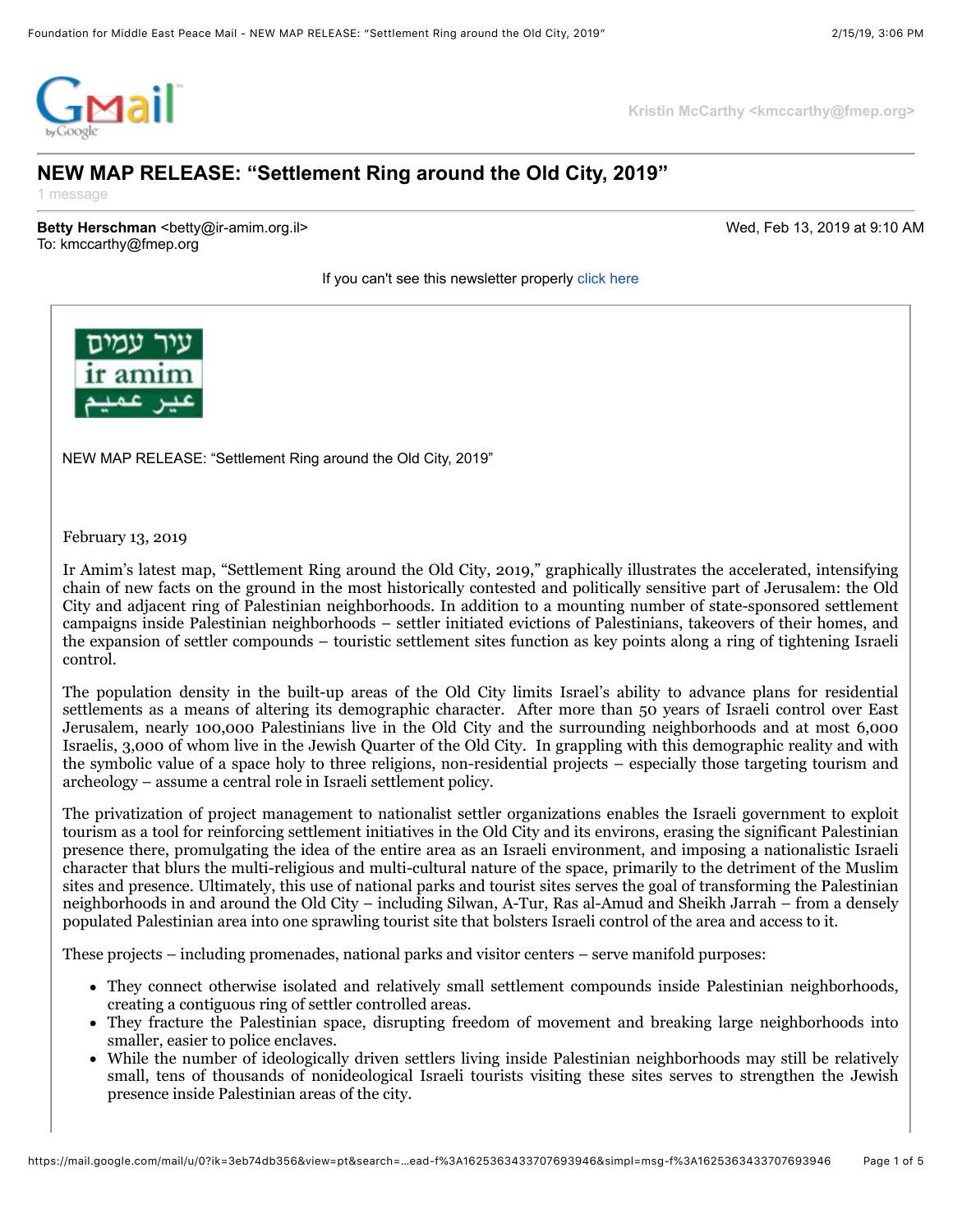$\overline{?}$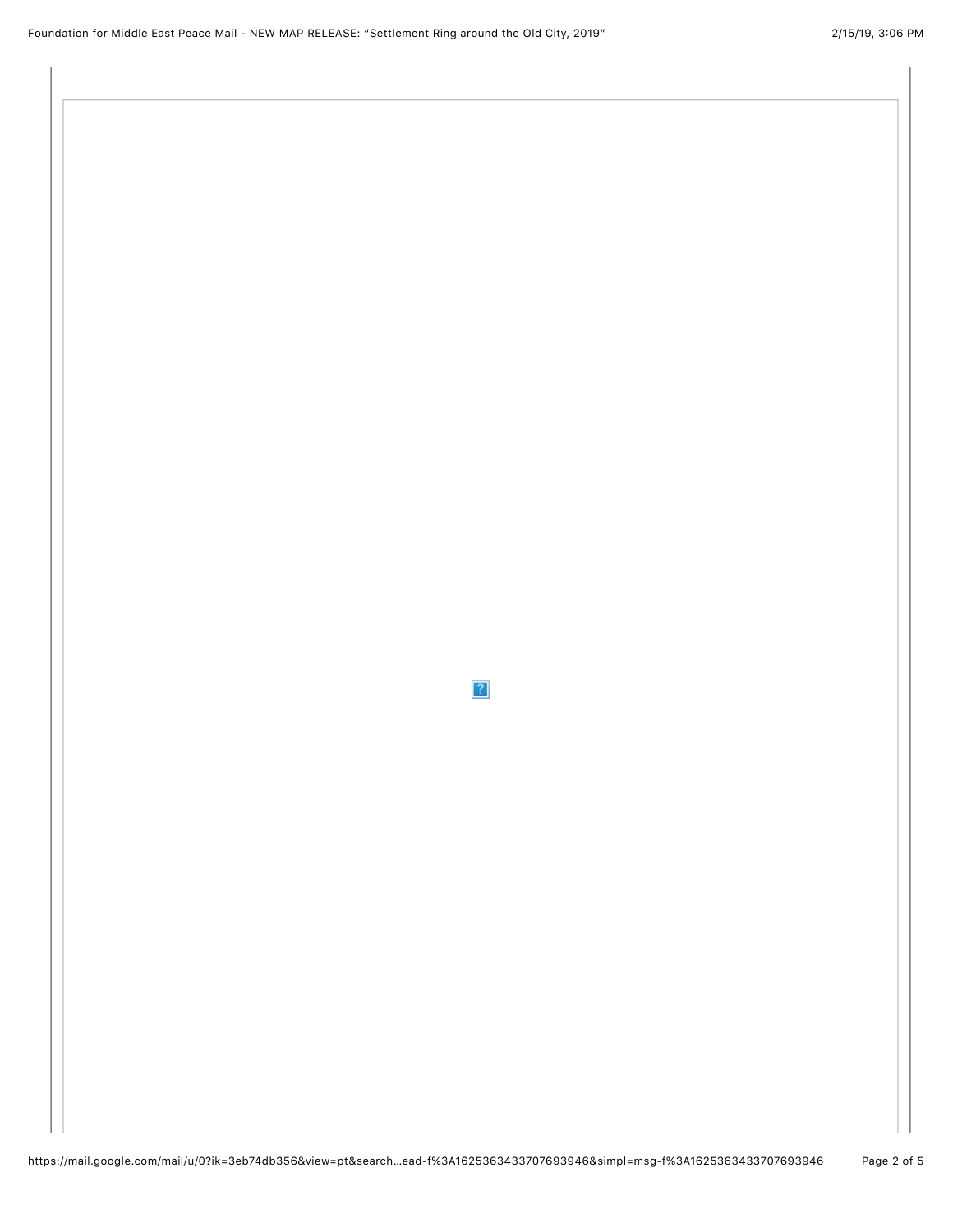## **[LINK HERE TO DOWNLOAD MAP](http://www.altro.co.il/uploads/252/File/Settlement%20Ring%20around%20the%20Old%20City%202019%20WITH%20RING.jpg).**

## **[LINK HERE FOR ACCOMPANYING MAP NOTES](http://www.altro.co.il/uploads/252/File/F-Tightening%20Ring%20of%20Israeli%20Settlement%20around%20the%20Old%20City.pdf).**

Despite their tremendous political and environmental sensitivity, plans are now being fast tracked, some outside of appropriate planning channels and with limited public participation, in service to decidedly political considerations and with the prominent involvement of settler associations. The new map and accompanying map notes detail the numerous projects and eviction cases now advancing. Over the past several weeks, multiple developments have aligned to demonstrate this escalating trend:

The temporary freeze on the **Sabbagh family** eviction in Sheikh Jarrah could be lifted at any time and immediate intervention is needed to block the displacement of this 40-member family from Sheikh Jarrah. The Nahalat Shimon Company (spearheading the eviction in behalf of settlers) has now submitted its response to an appeal to the Execution Office submitted by the family's attorney, increasing the probability that the eviction will proceed swiftly.

The 40-member Sabbagh family recently lost a Supreme Court petition to introduce new Ottoman era documents challenging the original Jewish ownership rights on which settlers have waged a campaign to take over the entire Kerem Alja'oni section of Sheikh Jarrah. If evicted, their home will be the tenth in the area to be seized by settlers. Roughly thirty Palestinian families are under threat of eviction and at least eleven have open court cases. Those cases were suspended pending the Supreme Court decision; the recent removal of that stopgap could usher in a wave of new evictions.

- Today Ir Amim learned that the **Ohr Somayach yeshiva (sometimes referred to as the "Glassman** Yeshiva") is on the agenda for the **February 17** session of the District Planning and Building Committee. This plan should be seen as an alarm bell in the context of Israel's policy in the Old City Basin. The plan for the yeshiva (Plan No. 68858) calls for construction of an eleven-story building with eight levels above ground and three below, including a dormitory for hundreds of students and housing for faculty, to be located at the mouth of Sheikh Jarrah. The plan was submitted by the Ohr Somayach Institutions, to which the Israel Land Authority has already allotted land without a transparent tender process, and approved for deposit by the District Planning and Building Committee in July 2017. As the plan was never deposited for objections, it is unclear how the District Committee intends to treat the plan on February 17.
- On February 5: The Local Planning and Building Committee discussed objections to **two plans being promoted by city councilperson and settler leader Arieh King in the Um Haroun section of Sheikh Jarrah**. The Committee did not apprise objectors of the discussion and convened it without their participation. Construction of the two buildings – one for 10 units and the other for  $3$  – would require the tear-down of buildings where 5 Palestinian families are currently living. These are two of the plans that were unfrozen in the surge of 2,000+ plans promoted in the summer of 2017, which also saw the Shemasneh family eviction. In Um Haroun, 45 Palestinian families are under threat of eviction. There are at least nine families with eviction cases pending in court and an additional five that have received warning letters attached to eviction claims. Two families have already been displaced and their homes taken over by settlers. Arieh King has promised to put 400 new families in Sheikh Jarrah in the next 10 years.
- On February 3, Ir Amim reported on several **new eviction proceedings in the Muslim Quarter of the Old City**, including the imminent eviction of the Abu Asab family and the renewal of proceedings against the Ghaith-Sub Laban family[, and will be reporting on new cases being brought against the Basha family in the Muslim](http://www.altro.co.il/newsletters/show/11303?key=e3c9fad629c57bf1d14ed05cba4c6c33&value=c82419d2eb7926e87a61500f02365db7a32a29ce:1380210) Quarter and the Haji family in Um Haroun.
- On January 27, the plan for the controversial **cable car project** was deposited for objections in the National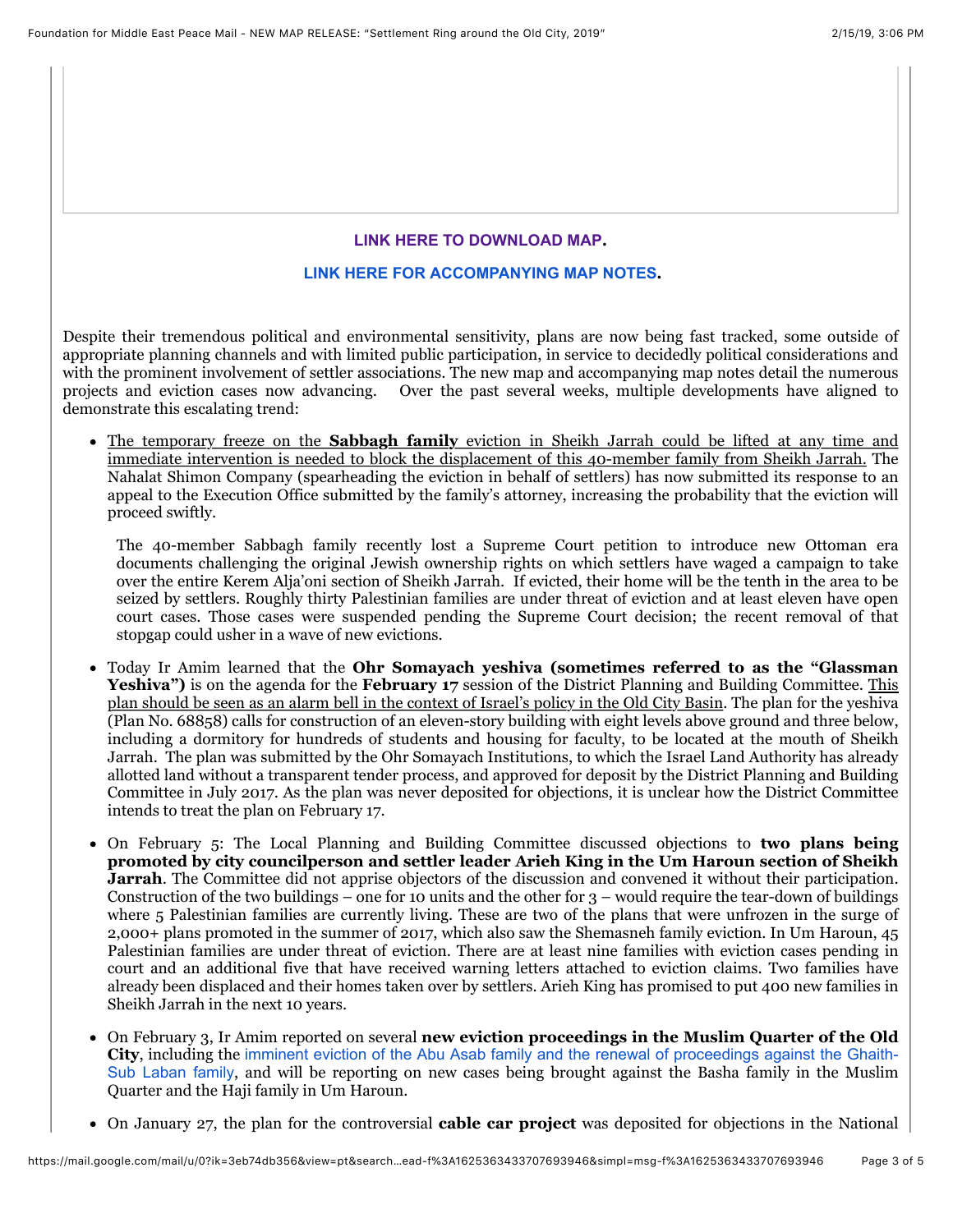Infrastructures Committee in an expedited process that obviates the need for the regular planning committees and minimizes the possibility of effective public opposition. Represented by authorities as a public transportation project to facilitate access to the Western Wall and the Old City, the cable car will actually function as a key link in the expanding Israeli ring around the Old City – in this case, creating contiguity with West Jerusalem, its point of origin. It is expected to channel thousands of people a day to the edge of the Old City, alighting on the roof of the Elad settler organization's future headquarters, the Kedem Visitors' Center, and connecting them to a constellation of touristic settlement sites. It is safe to assume that many will be unaware of crossing the Green Line into illegally annexed East Jerusalem and traveling over the heads of Palestinian residents at risk of displacement.

- On January 24, a plan for a **new visitors' center on the Mount of Olives** was deposited for objections. While the plan is under the purview of the Municipality and Jerusalem Development Authority, the Municipality's hiring of architect Arie Rahamivov, Elad's internal planner, indicates settlers' likely involvement in the project. Elad operates another visitor center on the Mount of Olives in close proximity, one of a growing number of tourist sites in the Old City Basin under its management.
- [The elements of the Sabbagh family case are reflected symmetrically on the southern side of the Old City in](http://www.ir-amim.org.il/sites/default/files/Broken%20Trust-Settlement%20in%20Batan%20al-Hawa-Silwan.pdf) **Batan al-Hawa, Silwan**, where settlers are exploiting the same law to wage the most comprehensive settler takeover campaign since the annexation of East Jerusalem in 1967. The Legal and Administrative Matters Law of 1970 enables Jews to reclaim assets lost during the war of 1948 via the Israel General Custodian. Palestinians have no parallel legal protections; moreover, the 1950 Absentee Property Law enshrines that Palestinians who lost their assets in Israel in 1948 cannot recover them. Based on their cooptation of a Jewish trust that held title to properties in Batan al-Hawa, the Ateret Cohanim settler organization has acquired two plots of land from the Israeli General Custodian, from which it is waging a campaign to evict an entire community of some 100 Palestinian families (600 – 700 people). Seventeen families have already been displaced.

The private settlement compounds being built in the Old City and around its circumference (where roughly 2,500 settlers are now quartered) cannot be quantitatively compared to settlement building in the ring neighborhoods of East Jerusalem but qualitatively, they have disastrous implications for Palestinians in Jerusalem, the relationship between Palestinians and Israelis in city, the two state solution, and the Old City as home and historic center of the three major monotheistic world religions.

It is vital that the traditional calculus of settlement building be readjusted to 1) treat these coordinated efforts to consolidate control of the Old City and surrounding Palestinian neighborhoods with the same urgency afforded to settlement building throughout the whole of East Jerusalem; 2) ensure a holistic response that regards private settlement inside the Old City Basin and touristic settlement not as individual phenomena but as multiple elements of a unified and politically lethal strategy to unilaterally entrench Israeli control and undermine an agreed political resolution on the city.

This escalation of new facts on the ground in lead-up to the anticipated unveiling of a US peace initiative only further erodes opening conditions for any future plan – the viability of which, among other conditions, will be contingent on the principle that alongside West Jerusalem as the capital of Israel, East Jerusalem must serve as the capital of the future Palestinian state – as an organic territorial, demographic, and communal entity connected to the Old City Basin.

*Correction: A February 3 alert referred to "the Kerem Alja'oni section of Silwan." Kerem Alja'oni is in the neighborhood of Sheikh Jarrah.*

Please address all inquiries to:

Betty Herschman

Director of International Relations & Advocacy

Ir Amim (City of Nations/City of Peoples)

Jerusalem

[betty@ir-amim.org.il](mailto:betty@ir-amim.org.il)

054-308-5096

**[www.ir-amim.org.il](http://www.ir-amim.org.il/)**